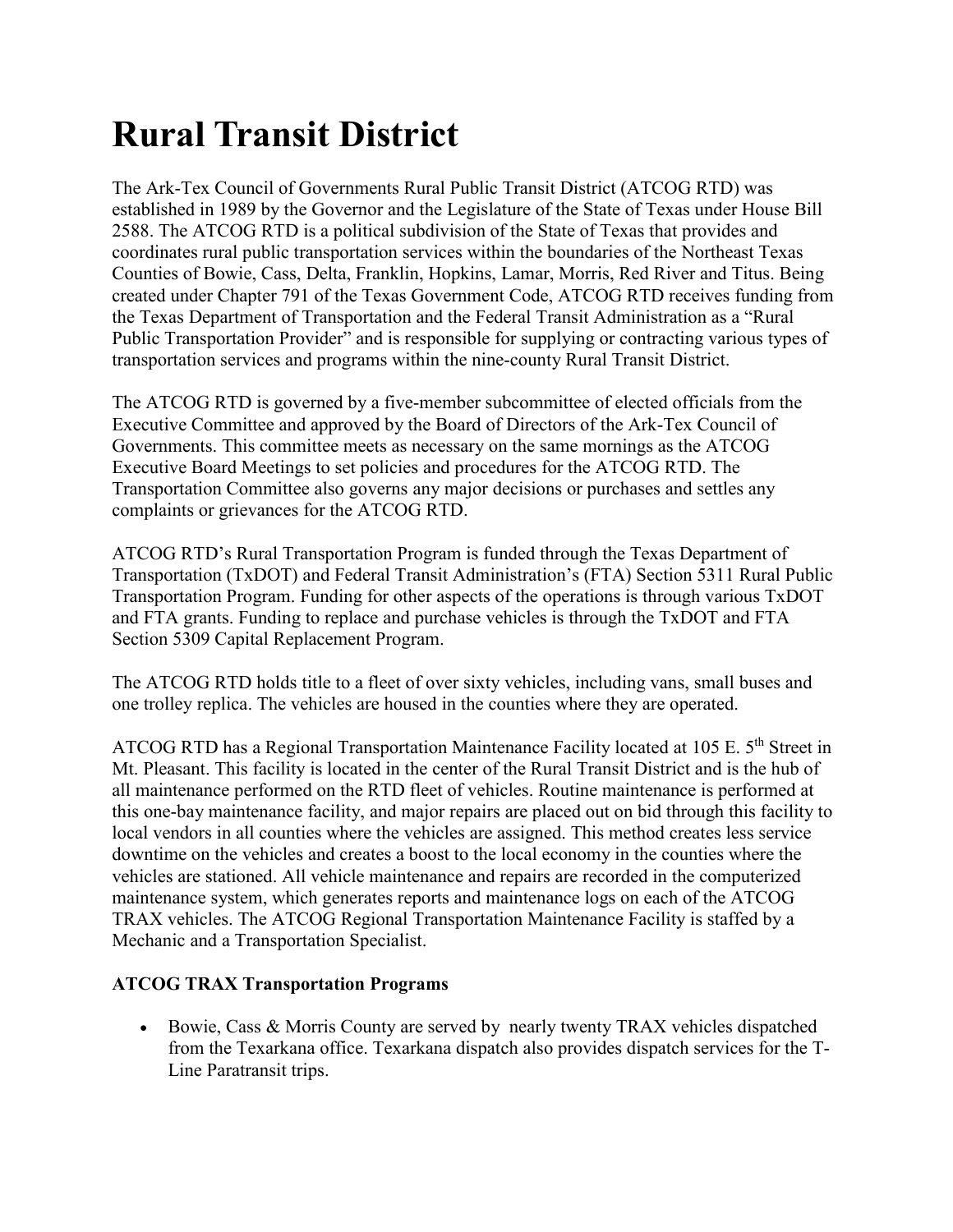- o In Bowie County, TRAX provided 43,419 one-way trips in FY 2014 or 3,618/month.
- $\circ$  In Cass County, TRAX provided 6,262 one-way trips in FY 2014 or 522/month.
- o In Morris County, TRAX provided 2,542 one-way trips in FY 2014 or 212/month.
- Titus and Franklin County are served by nearly ten TRAX vehicles dispatched from the Mt. Pleasant office. Additionally, the Mt. Pleasant bus system also has a 32 passenger Trolley replica named the "Main Street Trolley" that is used for special events.
	- o In Mt. Pleasant TRAX operates a deviated fixed-route from 8:00am to 2:30pm Monday-Friday. In FY 2004 19,768 one-way trips were provided or1,647/month.
	- o In Titus County, TRAX provided 17,082 one-way trips in FY 2014 or 1,423/month.
	- o In Franklin County, TRAX provided 406 one-way trips in FY 2014.
- Hopkins County is served by nearly ten TRAX vehicles dispatched from the Sulphur Springs office.
	- o In Hopkins County, TRAX provided 18,557 one-way trips in FY 2014 or 1,546/month.
- Lamar, Delta and Red River Counties are served by over ten TRAX vehicles dispatched from the Paris office. (903)739-2444
	- o In Lamar County, TRAX provided 21,673 one-way trips in FY 2014 or 1,806/month.